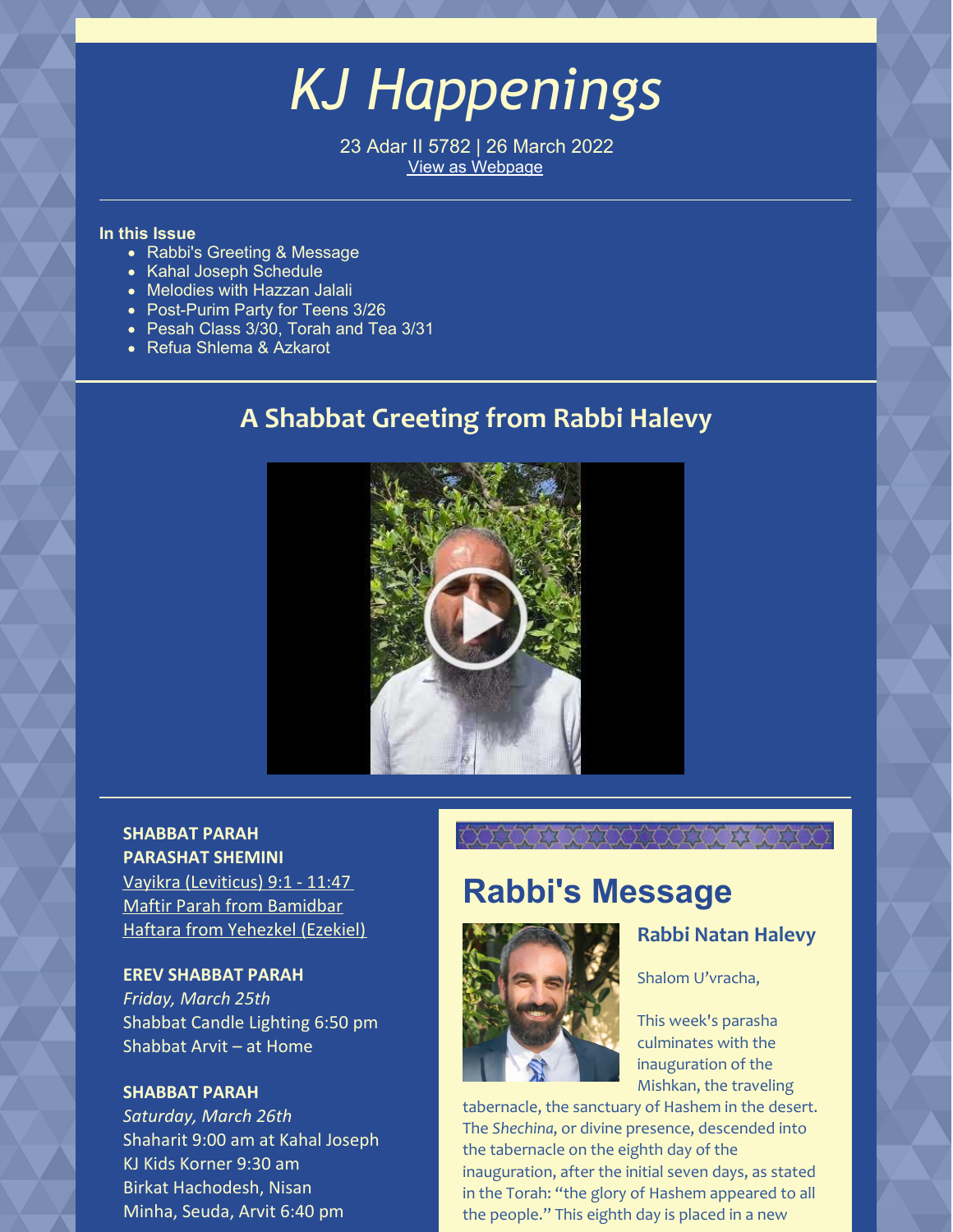Havdallah 7:54 pm **POST PURIM TEEN PARTY 8:30 pm**

### **Weekdays**

*Sunday, March 27th* Shaharit 7:00 am Talmud Torah 9:45 am

*Mon. March 28- Fri April 1* Shaharit 6:30 am

# **Pesah Mysteries Revealed**

*Wednesday, March 30th* 1st in Class Series 7:30 pm Live at Kahal & on Zoom Also Wed 4/6 & 4/13

# **Tea & Torah**

**Rosh Hodesh for Women** *Thursday, March 31st at 10 am Email Bracha for [location](mailto:brachamindel@gmail.com)*

# **Membership & Sponsorship**

To sponsor an event or become a member contact our office. Call [310.474.0559,](mailto:sarah_bouchoucha@verizon.net) click here to email Sarah, or sign up online below.

parasha. The parasha division associated with the eighth day marks a new level of reality in our world.

We think of seven days as connected to the days of the week and to the natural cycle of things, for example the phases of the moon. Eight, on the other hand, is a number that we associate with a spiritual realm, a realm that is beyond this physical realm. The Torah emphasizes this split by placing the eighth day on which the Mishkan was inaugurated in a different section.

Human beings do not have the power to bridge the gap between these realms on their own. However, through Torah and mitzvot we are able to bring some of the high spiritual energy of the eighth day into our physical world. This is how we start to reveal the 'glory of Hashem' in our reality.

Hashem knows this world is challenging and gave us the Torah and mitzvot to empower us in this mission. King Solomon says something very powerful in Proverbs: "Wisdom has built her house; she has hewn her seven pillars."

# **Click to read [more](https://www.kahaljoseph.org/learning/rabbis-message/)**

**Join Our [Email](https://www.kahaljoseph.org/join/join-our-mailing-list/) List**

**[Donate](https://www.kahaljoseph.org/support/donate-now/) Now to KJ!**

**Become a KJ [Member](https://www.kahaljoseph.org/join/online-membership-form/) [AMAZON](http://smile.amazon.com/ch/95-3368311) SMILE for KJ**

# **Melodies with Hazzan Saeed Jalali**



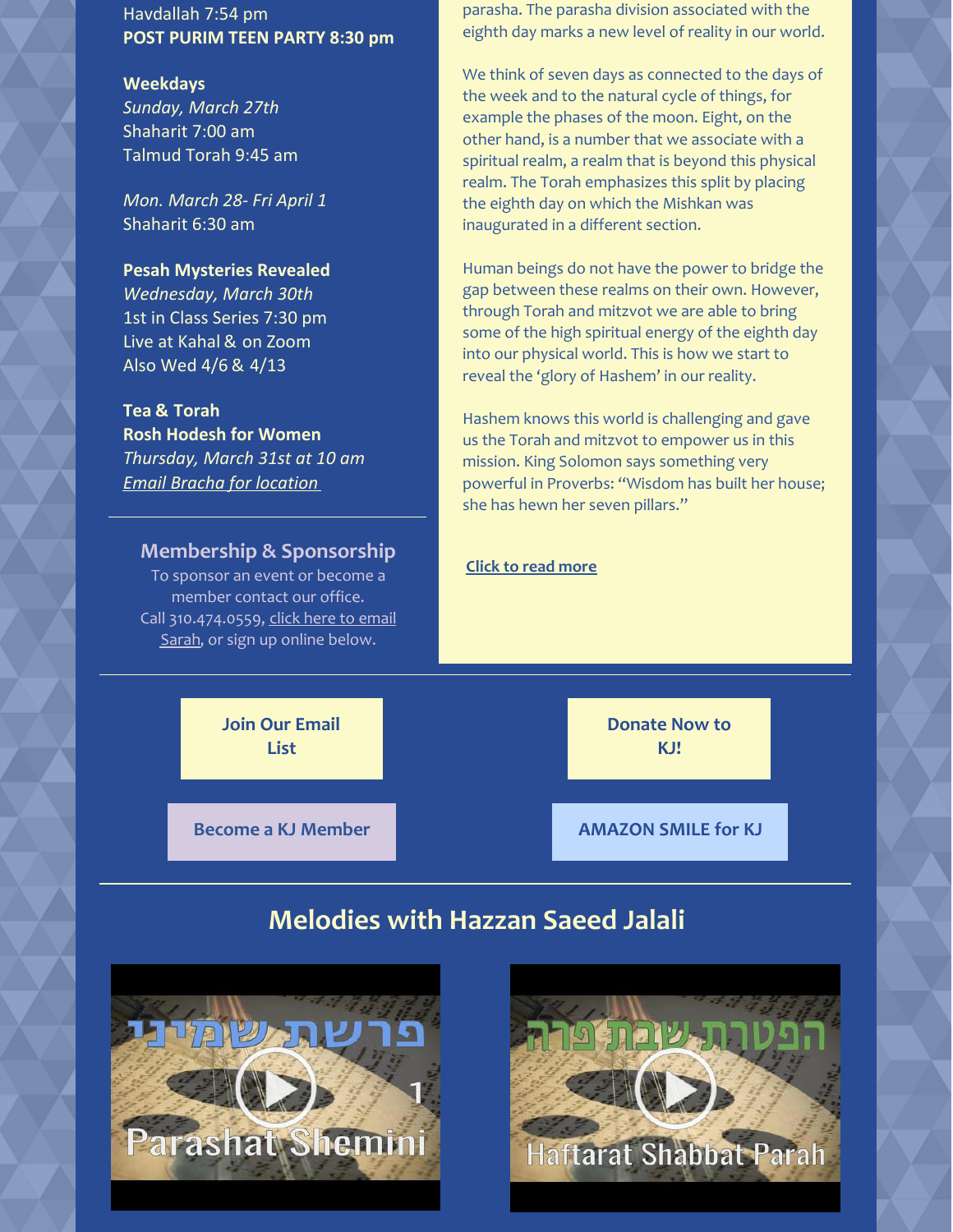# **POST PURIM<br>POST PURIM<br>PARTY GAMES | PRIZES**





FREE ENTRY | 8:30 PM | FREE FOOD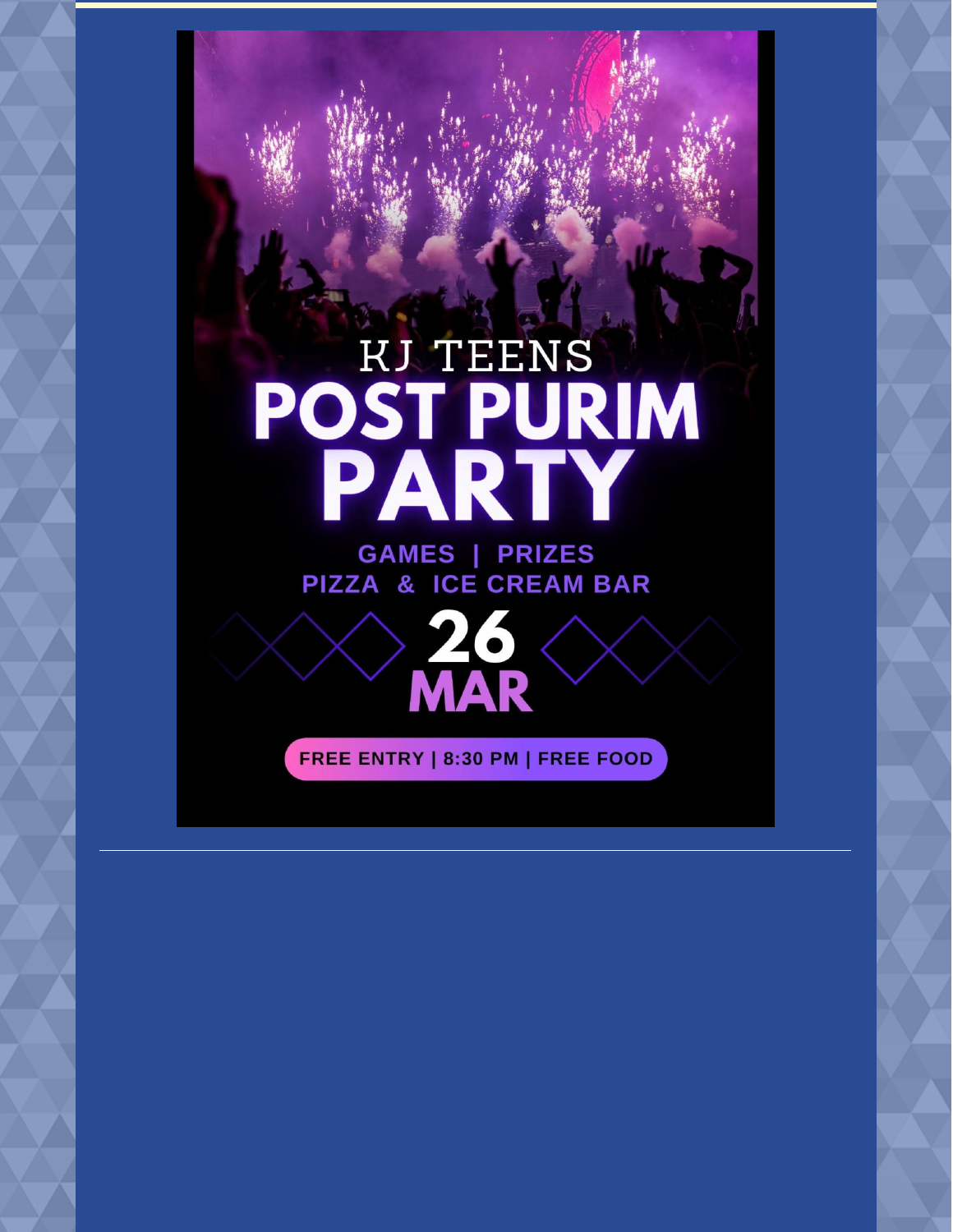# **RABBI<br>HALEVY** EXPLORE LIVE@KAHAL JOSEPH 7:30 PM WEDNESDAYS **MARCH 30TH APRIL 6TH & 13TH**

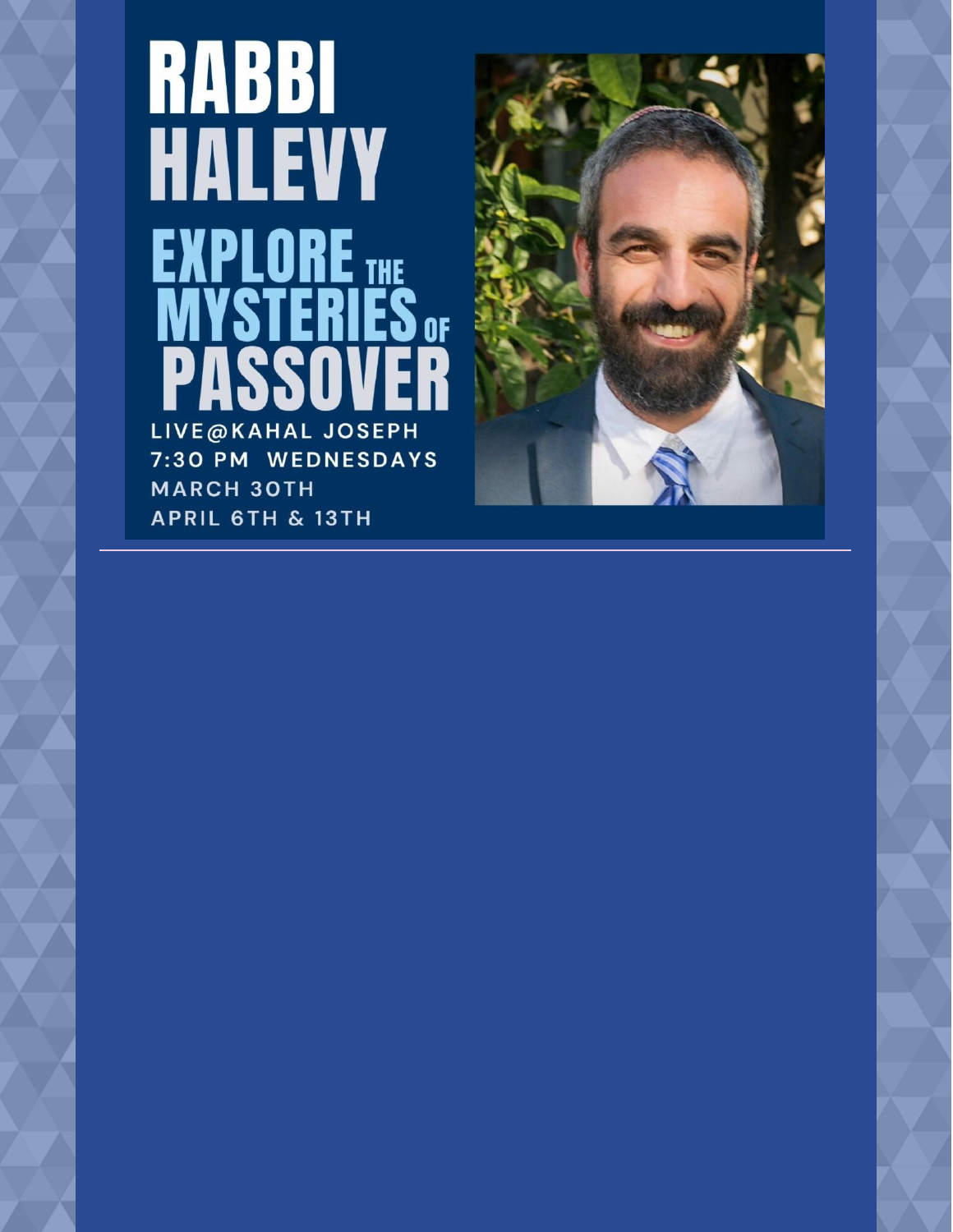Kahal Joseph Women's Rosh **Chodesh Gathering** 

# **TORAH AND TEA**

Thursday, March 31st 10am

The inner dimension of Pesach, achieving true freedom in our lives with Bracha Halevy

> At the home of Sigal Kelly West LA

Please text Bracha Halevy for the **Andress 516-220-2453**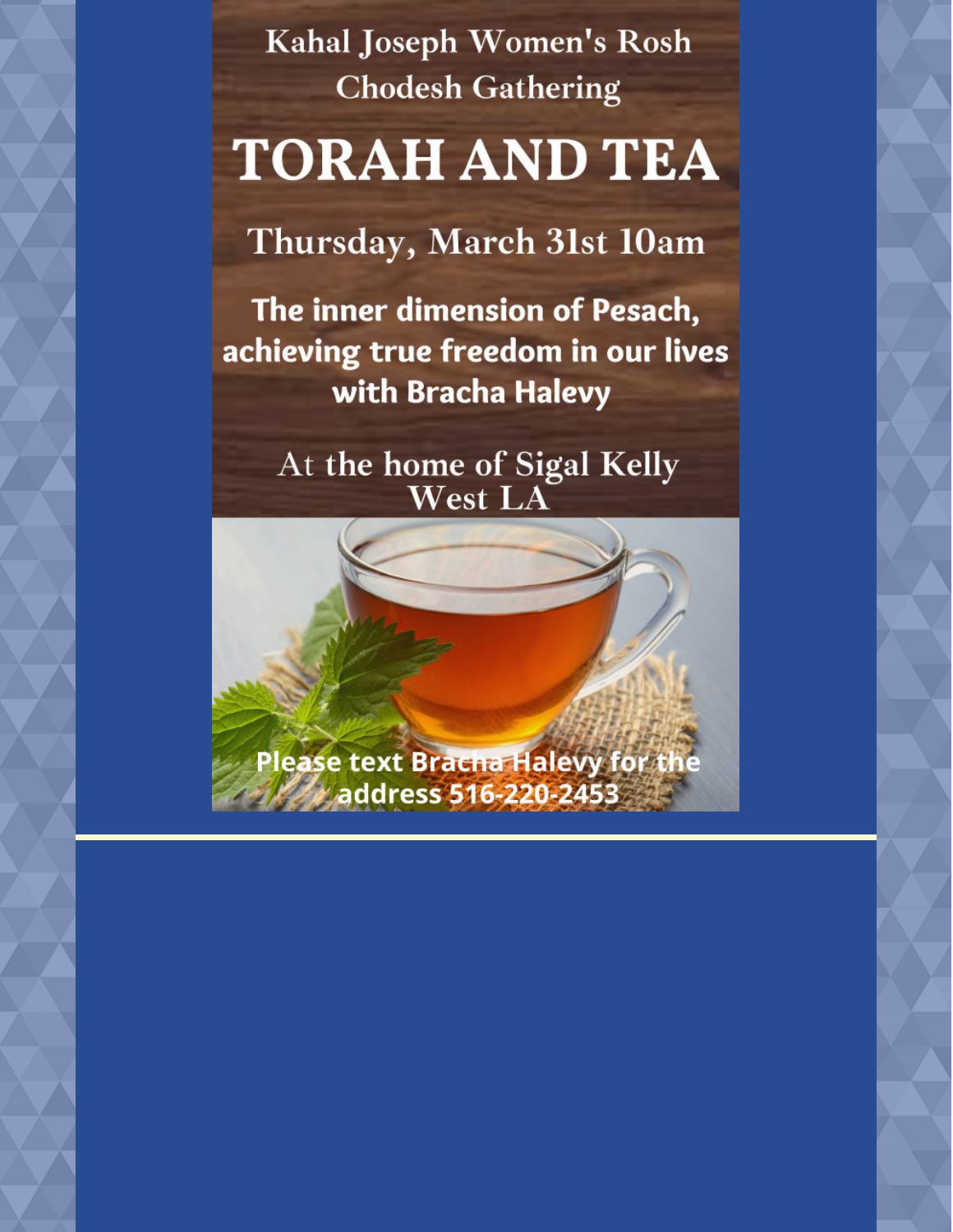

**INFERTILITY AWARENESS SHABBAT** Kindness & Compassion

**April 2nd 2022** 

**KJ Community Notices**

# **COMMUNITY SERVICE@KJ**

**KJ TEENS! EARN HOURS TO MEET** YOUR SCHOOL'S REQUIREMENTS

**HOURS AT KAHAL ARE ROUNDED UP!** 

**TO SIGN UP FOR COMMUNITY SERVICE HOURS AT KAHAL JOSEPH CONTACT RABBI HALEVY AT** 

RABBIHALEVY@KAHALJOSEPH.ORG

**Sign up [here!](mailto:rabbihalevy@kahaljoseph.org)**

### **Refuah Shelema**

We wish complete healing of body, mind, and soul to all those who are suffering with illness in our community, *including:*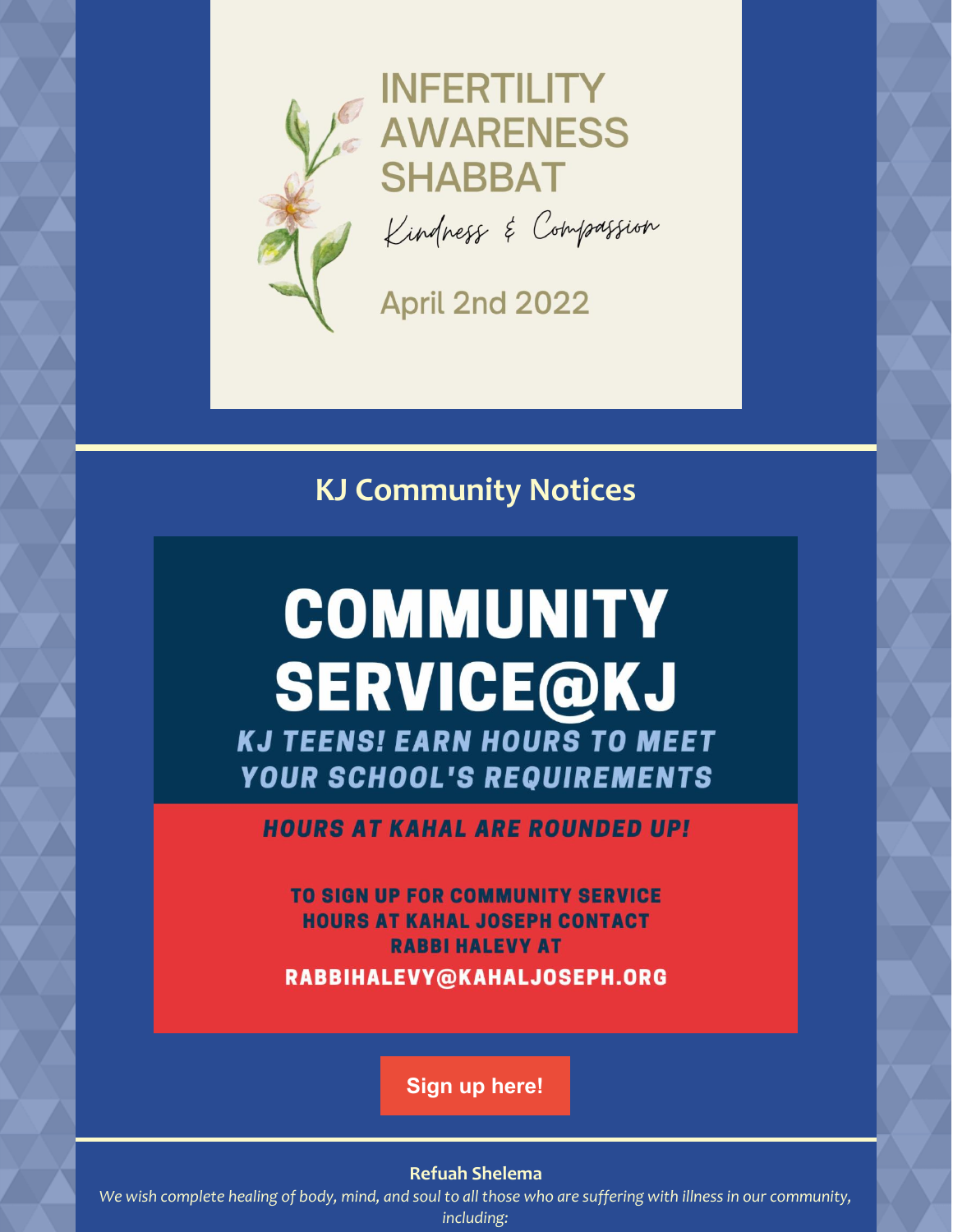Modi ben Yvonne Zvi Moalim Ariella Rivka bat Tziporah Rylla Elias / Rahel bat Mazal Ben Elias / Benyamin ben Yohevet Latif ben Chanina Alexander ben Yehezkiel and Chana Hai Reiza Shimon ben Yosef v'Leah / Simon Saul Shmuel ben Yaacov v'Tova / William McAbian Tal ben Alona Basha Meir Iny / Meir ben Sabiha Ezra ben Farha Sassoon Ezra Sylvia Cohen Mehry bat Miriam Hakimipour Tilda Levy Yvonne Moalim Florice Newberry Aliza bat Rahel Aliza bat Victoria Chaya Chana bat Batya Miriam bat Yetta Miryam bat Malka Chaya Rachel bat Simcha Ruhama Dina bat Rahel Karen bat Chana Meir Eti Esther bat Fortuna Ezra ben Rahel Albert Nissan ben Victoria Reuven Halevi ben Batsheva David ben Tova Rachel Bakhash / Rahel bat Dina Fouad Salem / Hayeem ben Naima Noach Yaakov ben Tzipporah Ori ben Nuphar Chaia

#### **In Memoriam**

We remember these yahrzeit anniversaries from March 26 to April 2, 2022 (23 Adar II to 1 Nisan). We light *memorial candles, donate tsedaka, & attend Shabbat services to honor the memory of our loved ones.*

#### **23 Adar II / Shabbat, March 26th**

Elisha Nawy *Elisha ben Nassim Nawy* Kathleen Rosen *Ramah Khatoon bat Regina v'Aharon* Rachel Jonah Moshe Ezra Moses *Moshe Ezra ben Raphael Moshe*

> **24 Adar II / Sunday, March 27th** Fortunate Dallal *Fortunate bat Naima*

# **25 Adar II / Monday, March 28th**

Rivka Blank *Rivka bat Sarah Hannah Sarah bat Gurjiyee* Gamra Dallal

**26 Adar II / Tuesday, March 29th** Yaghoub Partiyeli *Yaacov ben Partiyeli* Salomon Emquies *Shlomo ben Messod*